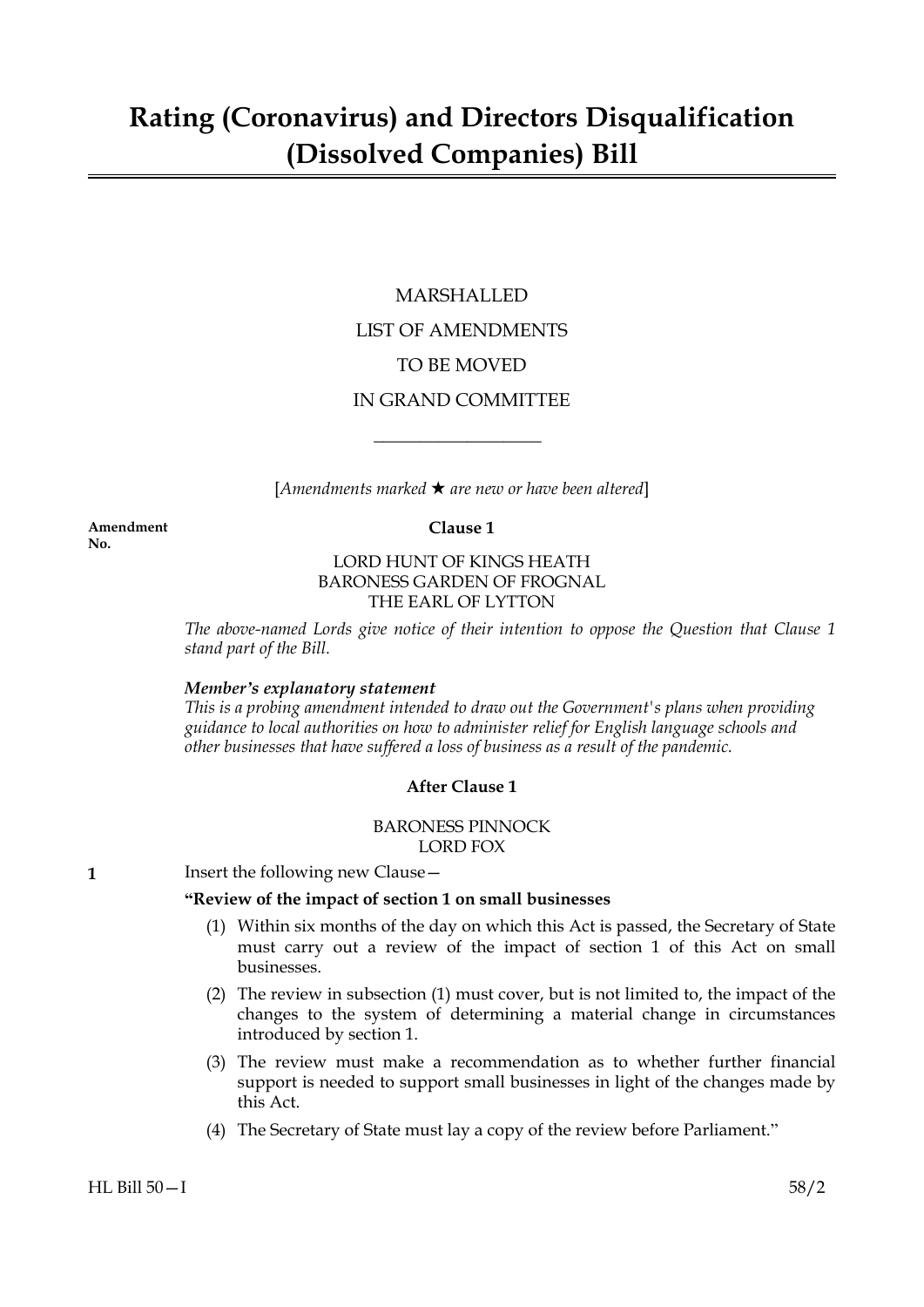## *Member's explanatory statement*

*This amendment would require the Secretary of State to carry out a review of the impact of section 1 on small businesses.*

**2** Insert the following new Clause—

#### **"Assessment of the impact of section 1 on the system of business rates**

- (1) Within 12 months of the day on which this Act is passed, the Secretary of State must carry out an assessment of whether the changes introduced by section 1 make the system of business rates effective.
- (2) The review in subsection (1) must cover, but is not limited to, whether the changes introduced by section 1 improve the ability of the current system of business rates to—
	- (a) provide an effective form of funding for local authorities; and
	- (b) support town centres and local high streets.
- (3) The assessment must make a recommendation as to whether further legislation is needed on factors which may or may not be taken into account in making a relevant determination to ensure the business rates system is fair and effective.
- (4) The Secretary of State must lay a copy of the assessment before Parliament."

#### *Member's explanatory statement*

*This amendment would require the Secretary of State to carry out an assessment of whether the changes in section 1 improve the wider system of business rates.*

## **Clause 2**

#### LORD LEA OF CRONDALL

- **3** Page 3, line 12, at end insert—
	- "(ba) after subsection (1) insert—
		- "(1ZA) Where the company in question has been dissolved without becoming insolvent, the court, when considering a person's conduct under subsection (1)(b), is to take into account that person's conduct as a director of all previous dissolved or liquidated companies in which they have been a director, and may take account of evidence other than that provided by the Insolvency Service.""

## **After Clause 3**

## BARONESS BLAKE OF LEEDS

**4** Insert the following new Clause—

#### **"Duty to report on directors of dissolved companies**

- (1) The Secretary of State must lay a report before each House of Parliament no later than three months after the day on which this Act is passed, and during each three month period thereafter.
- (2) Each report under subsection (1) must include the number of former directors of dissolved companies the Insolvency Service has—
	- (a) investigated, and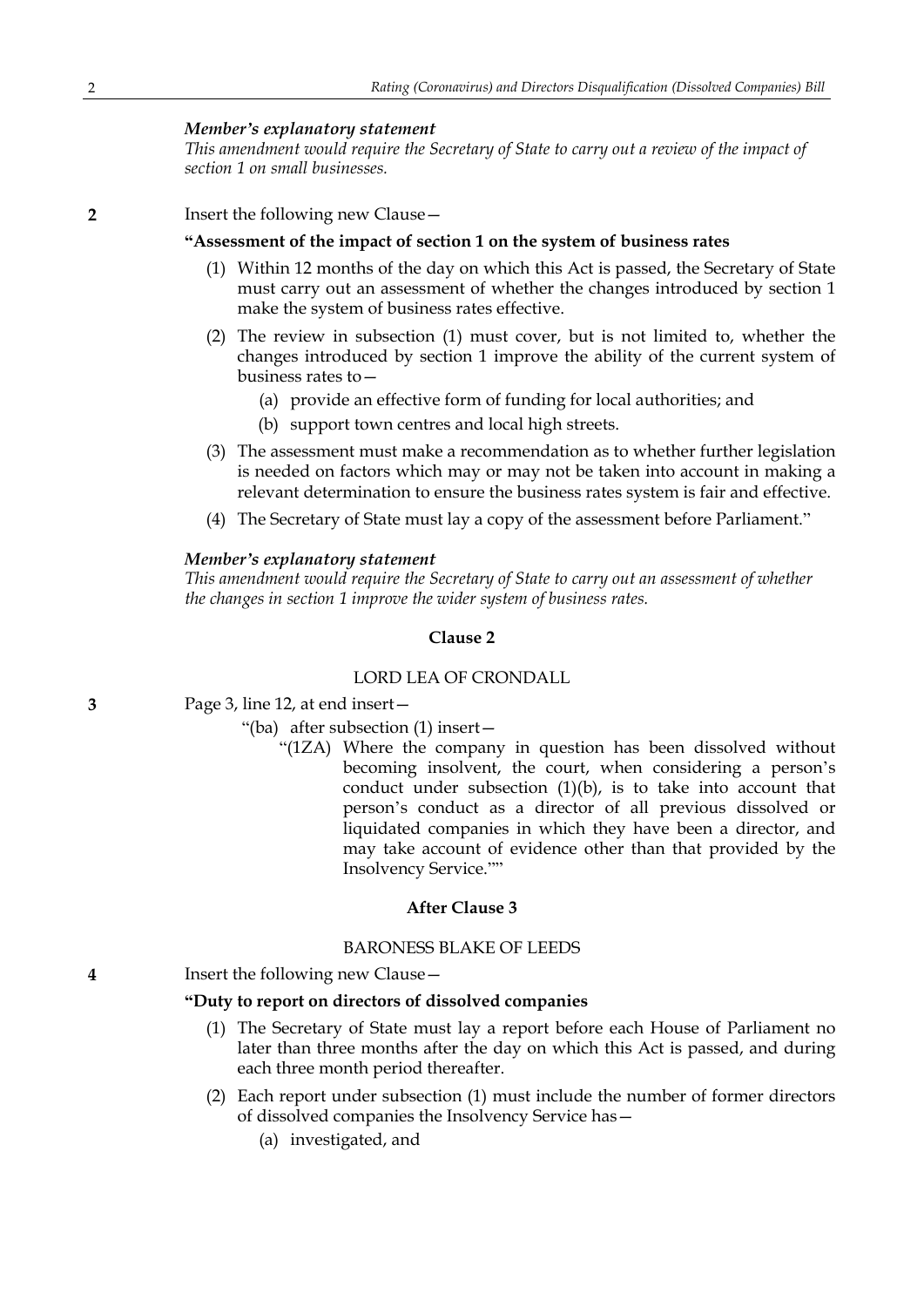#### **After Clause 3** *- continued*

(b) disqualified both in the three-month period prior to the report being published, and in total since section 1 came into force."

#### *Member's explanatory statement*

*This new Clause would place an obligation on the Secretary of State to report the number of former directors of dissolved companies investigated and disqualified by the Insolvency Service.*

#### **5** Insert the following new Clause –

#### **"Impact on Insolvency Service finances**

Within one month of this Act being passed, the Secretary of State must make a statement on the impact of this Act on the financial situation of the Insolvency Service."

#### *Member's explanatory statement*

*This amendment would place an obligation on the Secretary of State to make a statement on the impact of this Act on the financial situation of the Insolvency Service.*

#### **6** Insert the following new Clause—

#### **"Impact on local authority finances and advice given**

Within one month of this Act being passed, the Secretary of State must make a statement on—

- (a) the impact of this Act on local authority finances, and
- (b) advice given to local authorities in relation to the implementation of this Act."

#### *Member's explanatory statement*

*This amendment would place an obligation on the Secretary of State to make a statement on the impact of this Act on local authority finances and advice given to local authorities.*

#### **7** Insert the following new Clause—

## **"Duty to establish inquiry into unlawful behaviours in relation to dissolved companies**

The Secretary of State must, within one month of this Act being passed, cause an inquiry to be held under the Inquiries Act 2005 into potential unlawful behaviours by former directors of dissolved companies, including in relation to any professional advice they commission."

#### *Member's explanatory statement*

*This amendment would legislate for an inquiry into potential unlawful behaviours by former directors of dissolved companies.*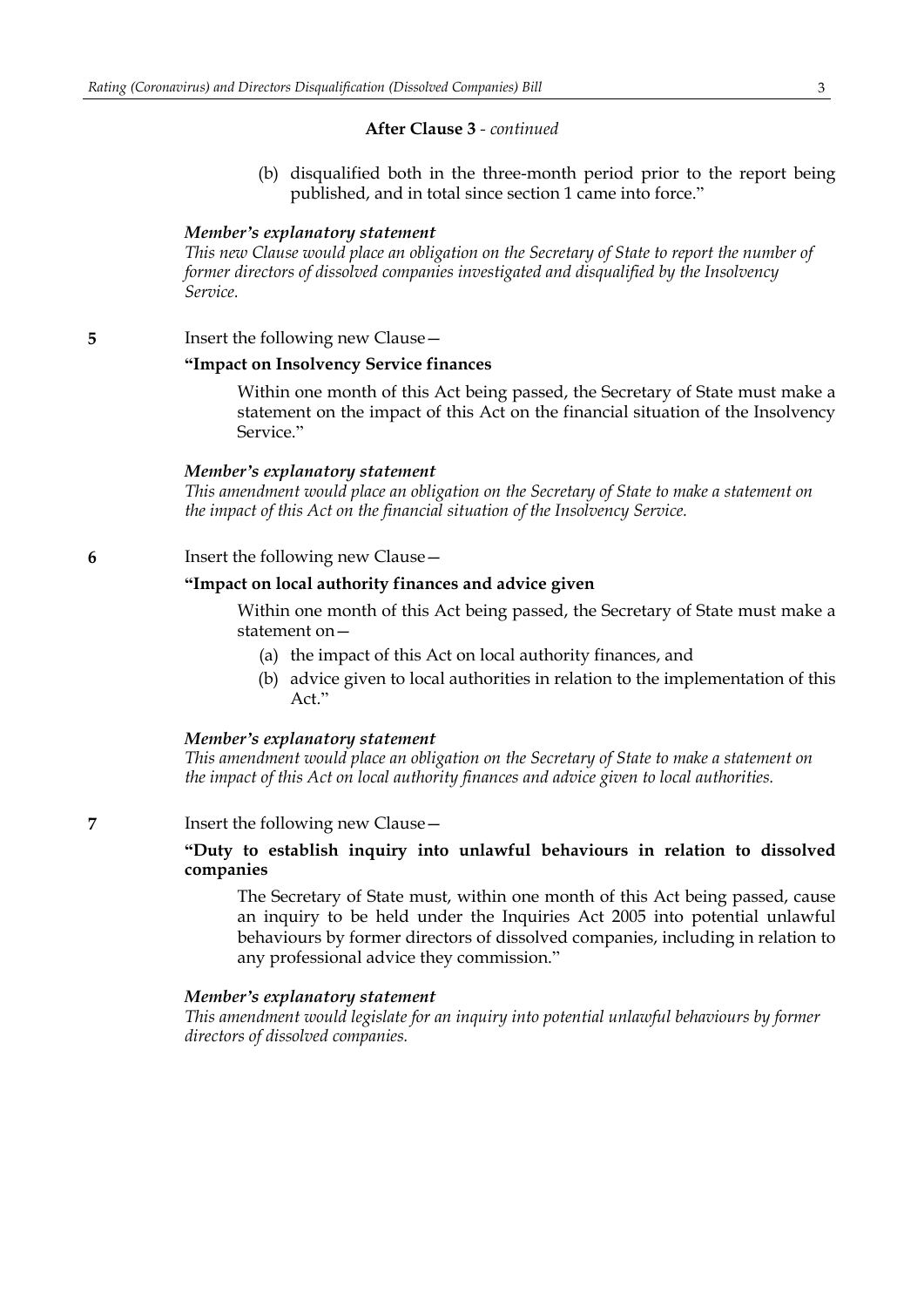## LORD FOX BARONESS PINNOCK LORD LEIGH OF HURLEY

**8** Insert the following new Clause—

## **"Reporting requirement**

- (1) Within one year of the day on which this Act is passed, and every three years thereafter, the Secretary of State must publish a report on the resources and the powers available to the Secretary of State, the Department for Business, Energy and Industrial Strategy, and the Insolvency Service in relation to this Act.
- (2) The report in subsection (1) must include but is not limited to  $-$ 
	- (a) whether the appropriate resources are available to undertake the additional investigations required as a result of this Act, in addition to existing investigations into insolvent companies;
	- (b) whether the appropriate mechanisms are available to the Secretary of State to prosecute directors of dissolved companies, and to recoup money on behalf of creditors;
	- (c) how much money has been returned to creditors as a result of investigations under this Act, including the proportion of this money returned to the Government.
- (3) The report must make a recommendation as to whether further legislation should be brought forward, or increased resources should be made available, in light of the report.
- (4) The Secretary of State must lay a copy of the report before Parliament."

## *Member's explanatory statement*

*This new Clause would add a requirement on the Secretary of State to report on the resources and the powers available to the Secretary of State, the Department for Business, Energy and Industrial Strategy, and the Insolvency Service in relation to this Act.*

## **Clause 4**

## LORD CORMACK

**9** Page 7, line 4, leave out paragraph (a)

**10** Page 7, line 12, at end insert—

"(4A) Section 1 comes into force at the end of the period of six months beginning with the day on which this Act is passed."